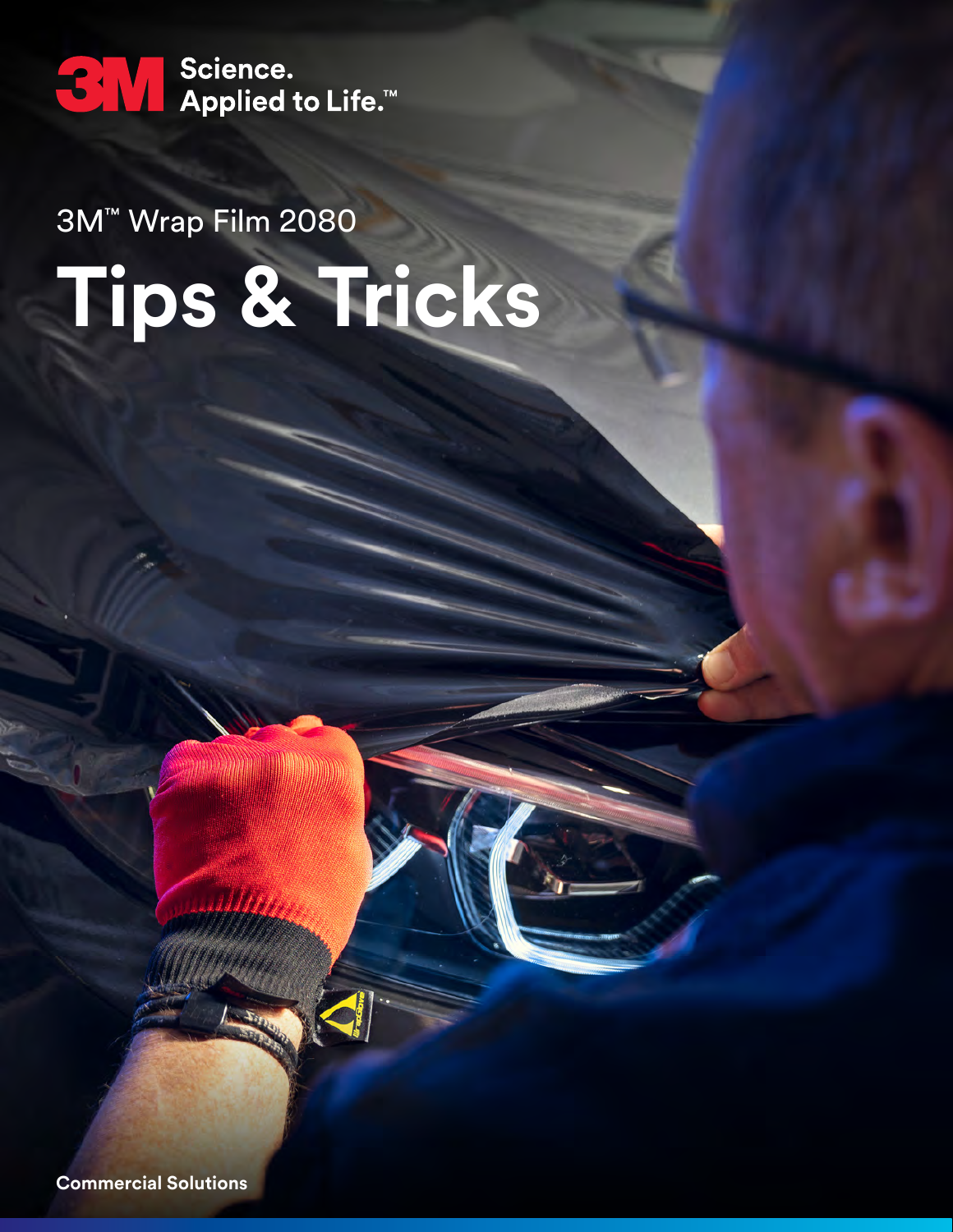## **Changing the installation experience.**

**As an industry first, all 3M™ Wrap Film Series 2080 gloss films have a conformable Protective Film Layer over the top film surface. The benefits for installers include:**

- Greatly reduces the surface impressions\* in a finished goods roll. It remains on during installation, then is removed easily and cleanly after installation.
- Scratches impressed into the Protective Film Layer will not transfer to the wrap film itself.
- High conformability, enabling installers to wrap complex, curved body panels without first removing the Protective Film Layer.
- Lower friction, enabling installers to more easily slide squeegees and wrap gloves over the surface.

When finishing installations around corners and panel edges, installers should peel the Protective Film Layer back several inches before tucking and performing their normal finishing.

3M™ Knifeless Tape can easily cut through Series 2080 and the Protective Film Layer, meaning installers do not need to remove it before doing accenting and finishing cuts.

*\*Surface impressions are commonly known as; hazing, blotchy and mottled appearance on gloss film.*